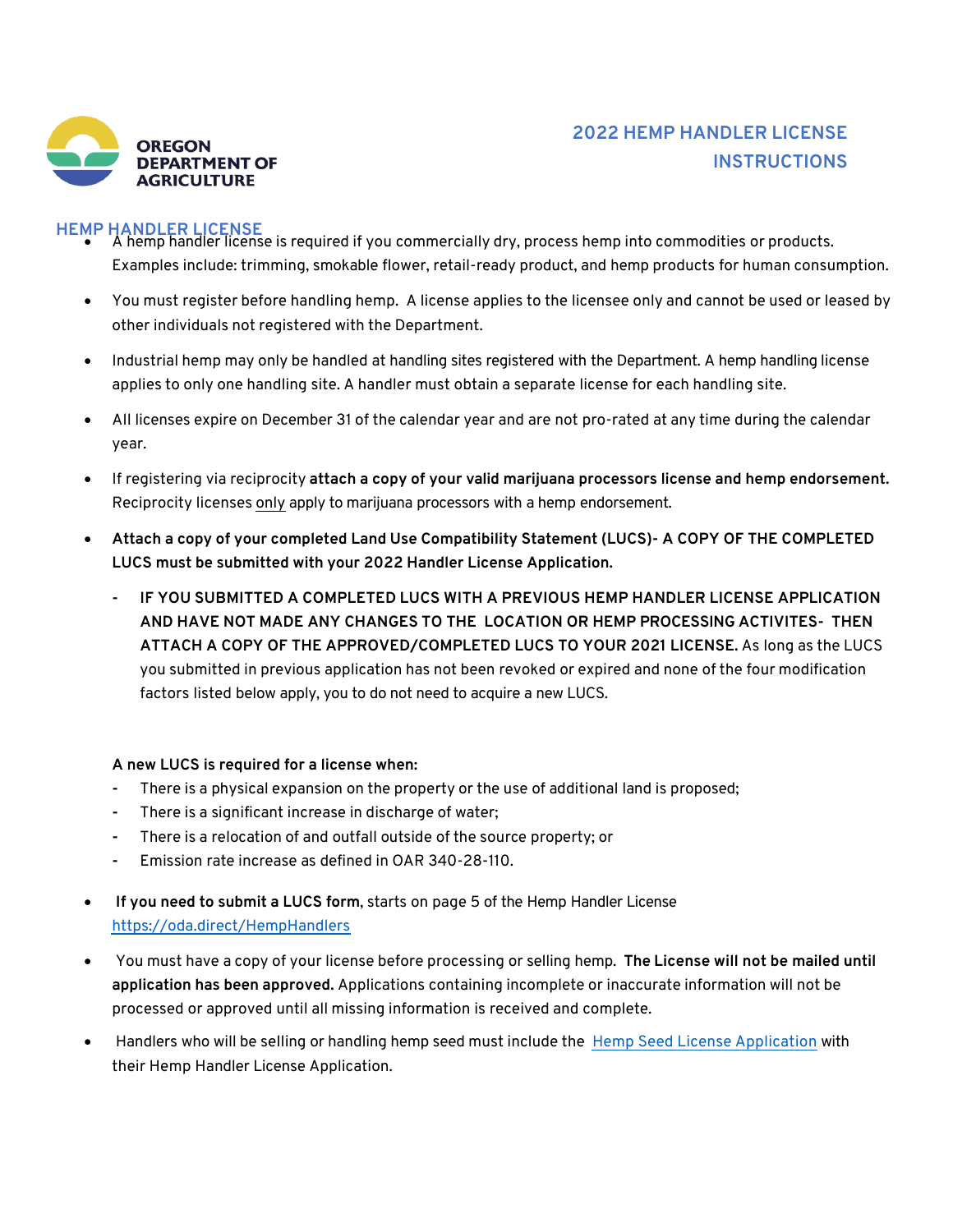• A person may not sell a hemp item to a consumer unless the hemp item is tested in accordance with OAR 603-048-2300 to 603-048-2500. Testing may only be conducted by a laboratory licensed by the Oregon Liquor Control Commission and accredited by the Oregon Health Authority.

# **Hemp Handler Application Instructions**

**Below instructions will guide you in completing your Hemp Grower/ Grow Site License Application.**

#### **1. Licensee's Business Name**

|                                      | Enter your company's business name that is listed on your Secretary of State license. If you are applying as an |  |
|--------------------------------------|-----------------------------------------------------------------------------------------------------------------|--|
| individual enter your personal name. |                                                                                                                 |  |

The Business name entered will be verified with the Secretary of State do not list any business name that is not registered, or your application will be required to changed.

## **Example:**

**Olson Processing** 1. Registrant's Business Name

## **2. 2020 Hemp Handler License Number (if applicable)\_\_\_\_\_\_\_\_\_\_\_\_\_\_\_\_\_\_\_\_\_\_\_\_\_\_\_\_**

Enter your 2020 Hemp Handler License number. If this is your first time applying, leave this section blank **Example:**

AG-R00012345IHH 2. 2020 Hemp Handler Registration Number (if applicable)

(example: AG-R1234567IHH)

|  | 3. Legal Status of Licensee: Individual I LLC Dother |  |  |  |  |
|--|------------------------------------------------------|--|--|--|--|
|--|------------------------------------------------------|--|--|--|--|

Mark the box that applies to the legal status of licensee**.** 

- Are you applying as an individual? Then mark the Individual box.
- If you are applying as a business, corporation, limited partnership mark **LLC box.**
- Other type of entity or as business registered with the Secretary of State? Examples DBA, ForeignLLC or other assumed business. List what type on the other line.

## **Example:**

3. Legal Status of Registrant: Individual  $\Box$  LLC  $\Box$ Other

**4. Oregon Secretary of State License Number**

**https://sos.oregon.gov/business/Pages/register.aspx (If applicable, NOT your tax ID number)**

- If you are applying as a business, corporation, limited partnership or other type of entity you will need to enter your Oregon Secretary of State License number. Your business name must be registered entity.
- If you are registering as an individual, leave this section blank.

## **Example:**

4. Oregon Secretary of State Registration Number 789106-79 https://sos.oregon.gov/business/Pages/register.aspx (If applicable, NOT your tax ID number)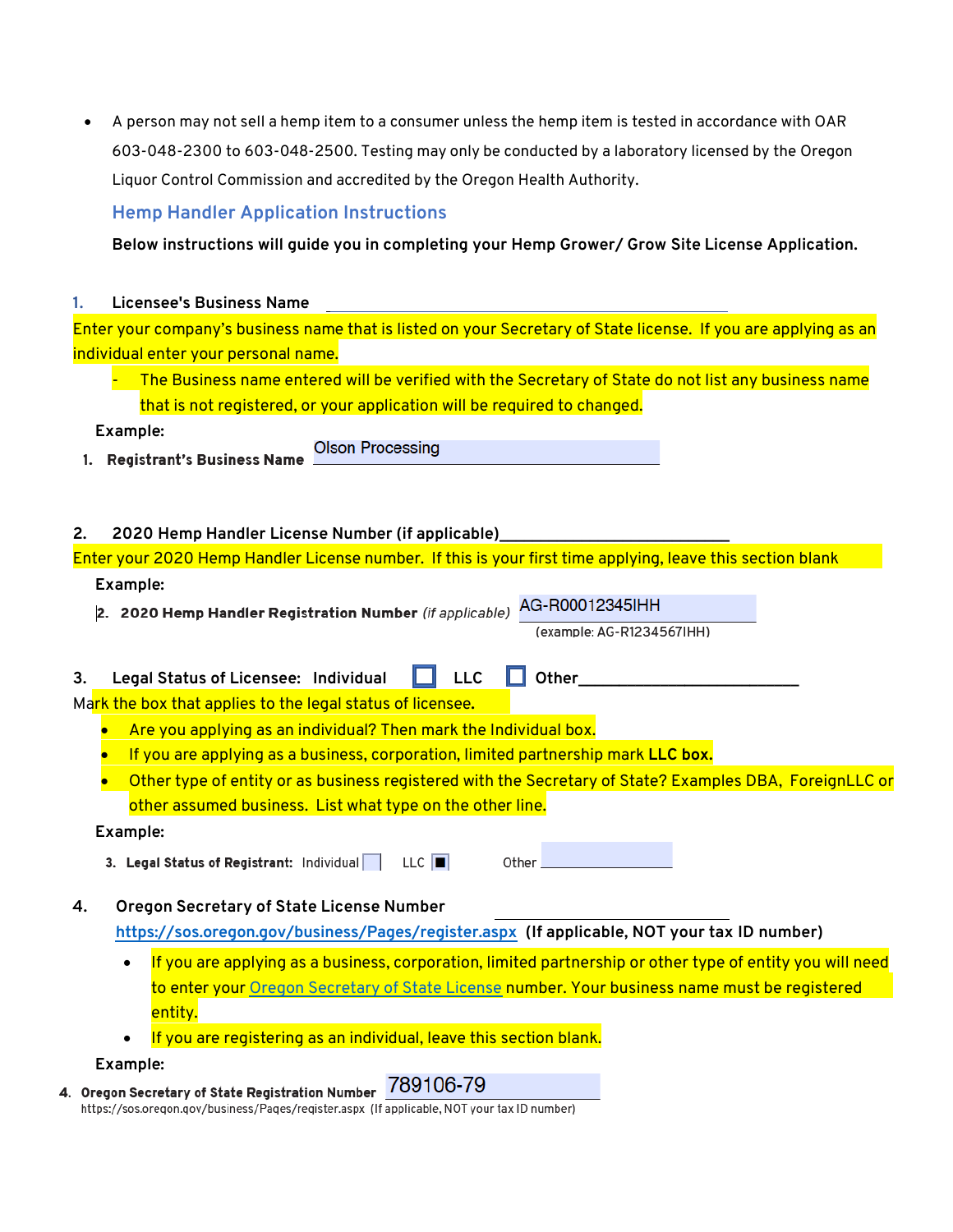**5. List Key Participants:** (List members, officers, owners, or other key participants who are authorized to makes changes to the license. Use continuation form if you need to add more key participants.)

| Name     | Title                                                                                                                                                                                                             |       | Phone Number        |       |              |  |
|----------|-------------------------------------------------------------------------------------------------------------------------------------------------------------------------------------------------------------------|-------|---------------------|-------|--------------|--|
| Name     | Title                                                                                                                                                                                                             |       | <b>Phone Number</b> |       |              |  |
|          | List members, officers, owners, or other key participants who are authorized to make changes to the                                                                                                               |       |                     |       |              |  |
| license. |                                                                                                                                                                                                                   |       |                     |       |              |  |
| Example: | 5. List Key Participants: (List members, officers, owners, or other key participants who are authorized to makes<br>changes to the registration. Use continuation form if you need to add more key participants.) |       |                     |       |              |  |
| Name     | Josh Olson                                                                                                                                                                                                        |       | Title CEO           | Phone | 503-986-4652 |  |
| Name     | Sara Olson                                                                                                                                                                                                        | Title | President           | Phone | 503-986-4652 |  |

**6. Main Contact Person: (**This person will be listed on the printed license, and will be the primary contact for license and inspection appointments.)

List the primary contact person for the application or business. This name will be printed on the license. This person will also be the first contact for any license questions or inspection appointments.

#### **Example:**

6. Main Contact Person: (This person will be listed on the printed registration, and will be the primary contact for registration and inspection appointments.)

| Josh Olson<br>Name                                                               |                     | Email hemp@oda.state.or.us |
|----------------------------------------------------------------------------------|---------------------|----------------------------|
| Status of main contact: (check all that apply):<br>Owner   Consultant   Employee | Other (Please list) |                            |
| Phone 503-986-4652                                                               | Cell Phone          |                            |
| Mailing Address 635 Capitol Street NE                                            |                     |                            |
| City Salem                                                                       | state OR            | ZIP 97301                  |

#### **7. HANDLING SITE INFORMATION:**

Enter the address for your handling site location. Your Handler License only applies to one handling site. You will need to apply for a new license for each site.

**Example:**<br>7. Handling Site Information

| Street address: 635 Capitol Street NE |                     | County Marion  |
|---------------------------------------|---------------------|----------------|
| <sub>City</sub> Salem                 | State <sup>OR</sup> | $_{Zip}$ 97301 |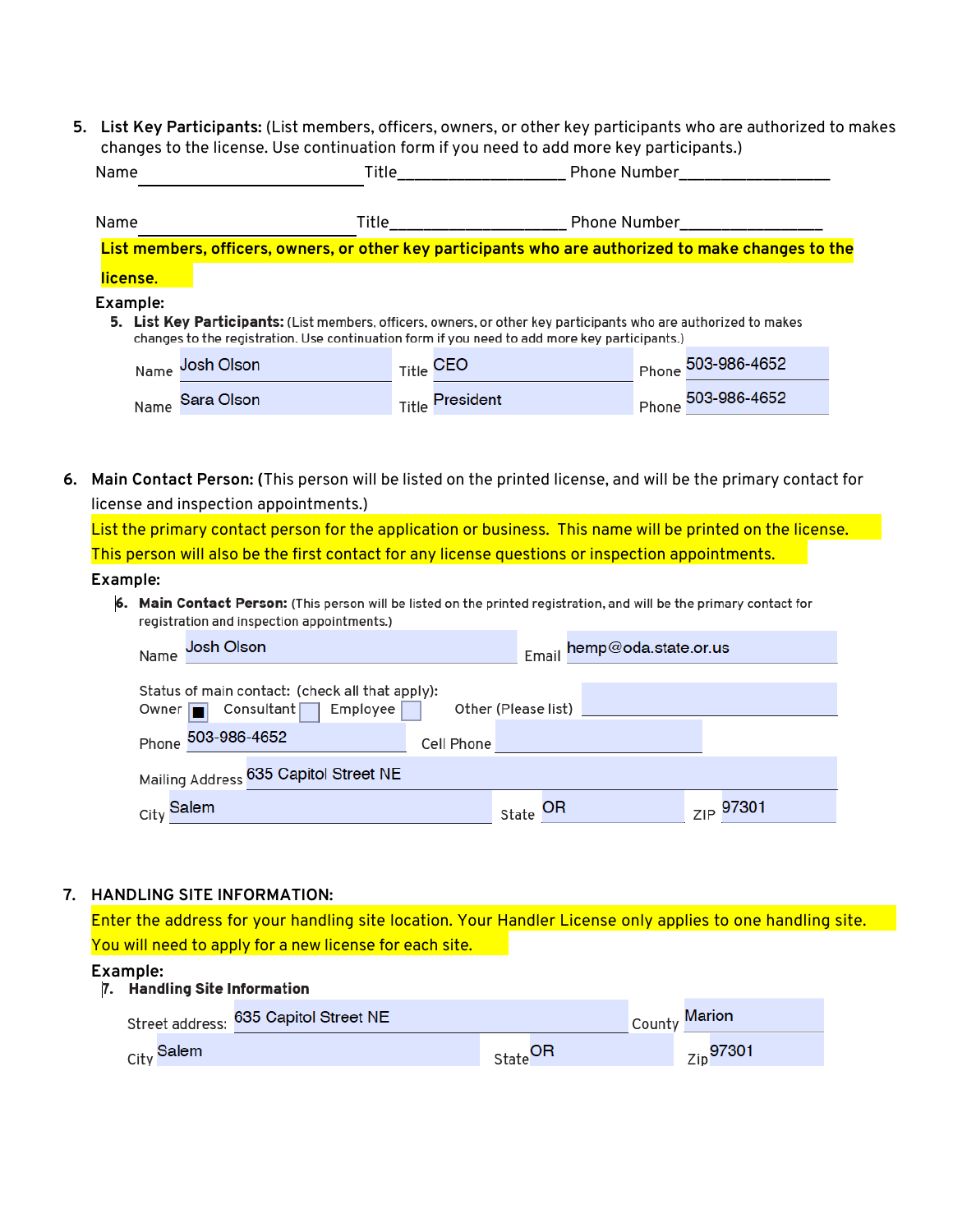#### **8. End of the year commodity/product report**

If you processed hemp in 2020, please provide the type and amount of hemp commodities and products produced:

| а. Туре ___________________________           | Amount Produced _____________________                                                              |
|-----------------------------------------------|----------------------------------------------------------------------------------------------------|
| b. Type _____________________________         | Amount Produced ___________________                                                                |
| с. Туре __________________________            | Amount Produced ____________________                                                               |
| d. Type __________________________________    | Amount Produced ____________________                                                               |
| Check box if you did not process hemp in 2020 |                                                                                                    |
| Example:                                      |                                                                                                    |
| produced:                                     | If you processed hemp in 2020, please provide the type and amount of hemp commodities and products |

|      | Hemp pre-rolls |                 | 1000 pounds |
|------|----------------|-----------------|-------------|
| Type |                | Amount Produced |             |

#### **9. Signature and Acknowledgement**

- Please take time to read this section.
- You will need to print, sign your name and date the application.
- Keep a copy of this application and all other records associated with your hemp business as required by Oregon Administrative Rule for three years past harvest or disposition of seed.

#### **Applicant for license acknowledges and agrees that:**

- Any information provided to the Department will be publicly disclosed and will be provided to law enforcement agencies without notice to the applicant;
- The Departmentmay enter any field, facility or greenhouse used for production or handling of hemp or agricultural hemp seed and may take samples of the crop, including agricultural hemp seed, as necessary for the administration of the hemp laws;
- All fees lawfully due to the Department are timely paid;
- The information provided is true and correct and the applicant's signature is an attestation of that fact;
- If leasing land for hemp production or processing, applicant obtained permission from the land owner prior to applying to grow or process hemp;
- All appropriate testing will be conducted before selling or transferring hemp processed under this license.

**If you have questions contact ODA Hemp Program at 503-986-4652.**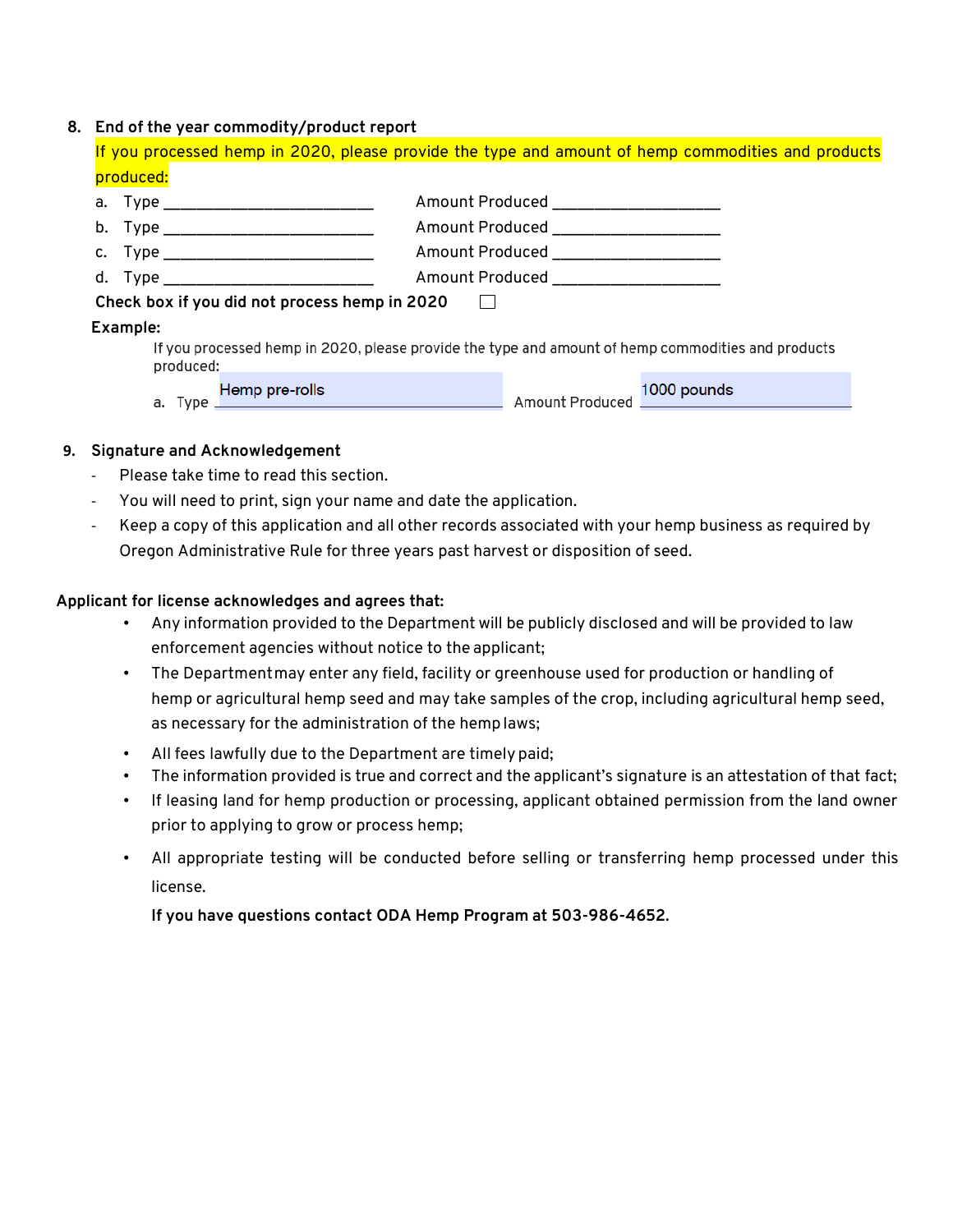#### **10. FEE AND PAYMENT INFORMATION:**

# Check the box that applies to the type of license you are applying for. Example:

#### 10. Fee and Payment Information

Check box A or B do not check both. Check box A for hemp handler registration, check box B for hemp handler reciprocity registration. Reciprocity registrations only apply to marijuana processors with a hemp endorsement. It registering via reciprocity attach a copy of your marijuana processors license and hemp endorsement.

| SUBMITTED                                | FEE     | <b>FEES SUBMITTED</b> |
|------------------------------------------|---------|-----------------------|
| A. Hemp Handler Registration             | \$1,300 | $s$ 1,300             |
| B. Hemp Handler Reciprocity Registration | \$500   |                       |

#### Marijuana processors license and hemp endorsement required for reciprocity registration.

Registrations for Handler Registration and Handler Reciprocity Registration are valid for a one-year term beginning January 1, 2021 and ending December 31, 2021 unless revoked. Fees cannot be pro-rated and are non-refundable once a registration has been issued.

| For checks or money orders,      | For credit card charges, mail or fax to: |
|----------------------------------|------------------------------------------|
| mail (USPS only) to:             |                                          |
|                                  | Oregon Department of Agriculture         |
| Oregon Department of Agriculture | 635 Capitol St. NE, Suite 100            |
| PO Box 4395, Unit 17             | Salem, OR 97301-2532                     |
| Portland, OR 97208-4395          | Secure Fax: (503) 956-4746               |
|                                  | DO NOT EMAIL CREDIT CARD INFORMATION     |
|                                  |                                          |

#### Make checks payable to Oregon Department of Agriculture.

All dishonored checks or electronic payments will incur a \$25 administrative fee as per ORS 30.701.

A receipt is available by email or fax for credit card payments ONLY. If you would like to receive a receipt, provide an email address:

or a fax number:

Receipt is for proof of payment only. Registration will not be issued until application has been approved.

#### For Discover, Visa or MasterCard charges complete the following information

| Name of Cardholder Sarah Olson                         |                           |  | Phone 503-986-4652     |                  |  |
|--------------------------------------------------------|---------------------------|--|------------------------|------------------|--|
| Address of Cardholder <sup>635</sup> Capitol Street NE |                           |  | City Salem             | $_{ZID}$ 97301   |  |
|                                                        |                           |  | Total Charges: \$ 1300 |                  |  |
| Card Number:                                           | 1234 / 1234 / 1234 / 0000 |  | Expiration Date: 01    | $\rightarrow$ 22 |  |

DO NOT EMAIL CREDIT CARD INFORMATION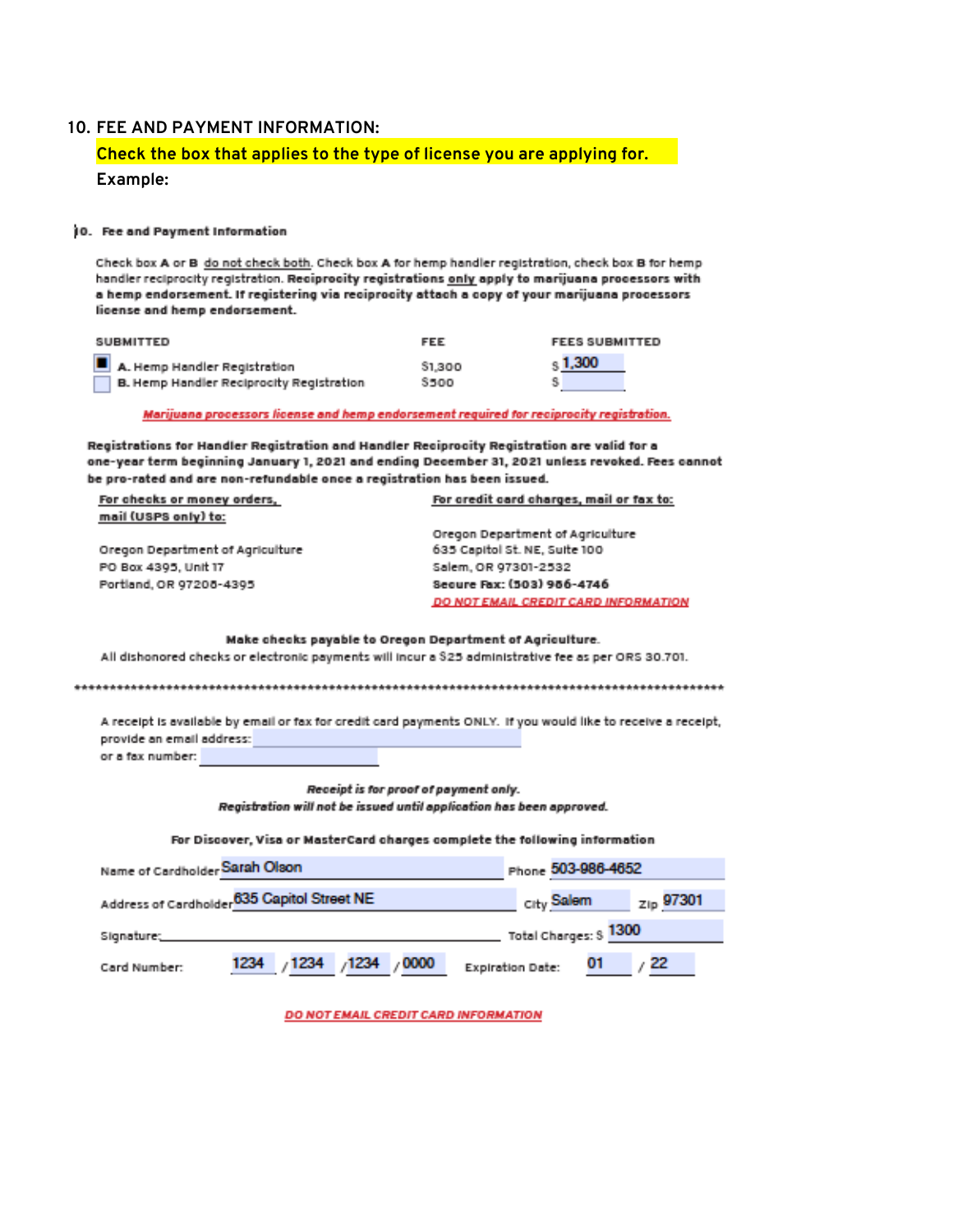# **LAND USE COMPATIBILITY STATEMENT (LUCS) FAQs**

**WHAT IS A LUCS?** The LUCS is the process the ODA uses to determine if the ODA licenses and other approvals that affect land use are consistent with a local government comprehensive plan.

**WHY IS A LUCS REQUIRED?** Oregon law required that state agency activities related to land use be consistent with local comprehensive plans in accordance with ORS Chapter 197.

**WHEN IS A LUCS REQUIRED?** A LUCS is required for many ODA licenses and certain approvals for plans for related activities that affect land use. These activities are listed in this form. In cases where a source needs more than one ODA license or approval, a single LUCS may be used.

## **A LUCS is required for a license modification when:**

- There is a physical expansion on the property or the use of additional land is proposed;
- There is a significant increase in discharge of water;
- There is a relocation of and outfall outside of the source property; or
- Emission rate increase as defined in OAR 340-28-110.

**IF YOU SUBMITTED A COMPLETED LUCS WITH A PREVIOUS HEMP LICENSE APPLICATION AND HAVE NOT MADE ANY CHANGES TO THE LOCATION OR HEMP PROCESSING ACTIVITES- THEN ATTACH A COPY OF THE PREVIOUSLY APPROVED/COMPLETED LUCS TO YOUR 2022 LICENSE.** As long as the LUCS you submitted in previous application has not been revoked or expired and none of the four modification factors listed above apply, you to do not need to acquire a new LUCS. Simply submit a copy of your LUCS with your 2022 hemp license application. **HOW TO COMPLETE A LUCS**:

- The LUCS form is included in the ODA license application or approval packet.
- The applicant fills out Section 1 of the LUCS and then submits it to the city or county planning office.
- The local planning office determines if the business or facility meets all local planning requirements.
- The local planning office must attach written findings of fact for local reviews or other necessary planning approvals that are required of the applicant.
- The applicant includes the completed LUCS and attachments with the license application.

**IF YOU SUBMITTED A COMPLETED LUCS WITH A PREVIOUS HEMP LICENSE APPLICATION AND HAVE NOT MADE ANY CHANGES TO THE LOCATION OR HEMP ACTIVITES- ATTACH A COPY OF THE COMPLETED LUCS TO YOUR 2021 LICENSE.** As long as the LUCS you submitted in 2019 has not been revoked or expired and none of the four modification factors listed above apply, you to do not need to acquire a new LUCS. Simply submit a copy of your LUCS with your 2022 hemp license application.

**WHERE TO GET HELP:** Questions on the LUCS can be directed to the ODA Hemp Program, at 503-986- 4652.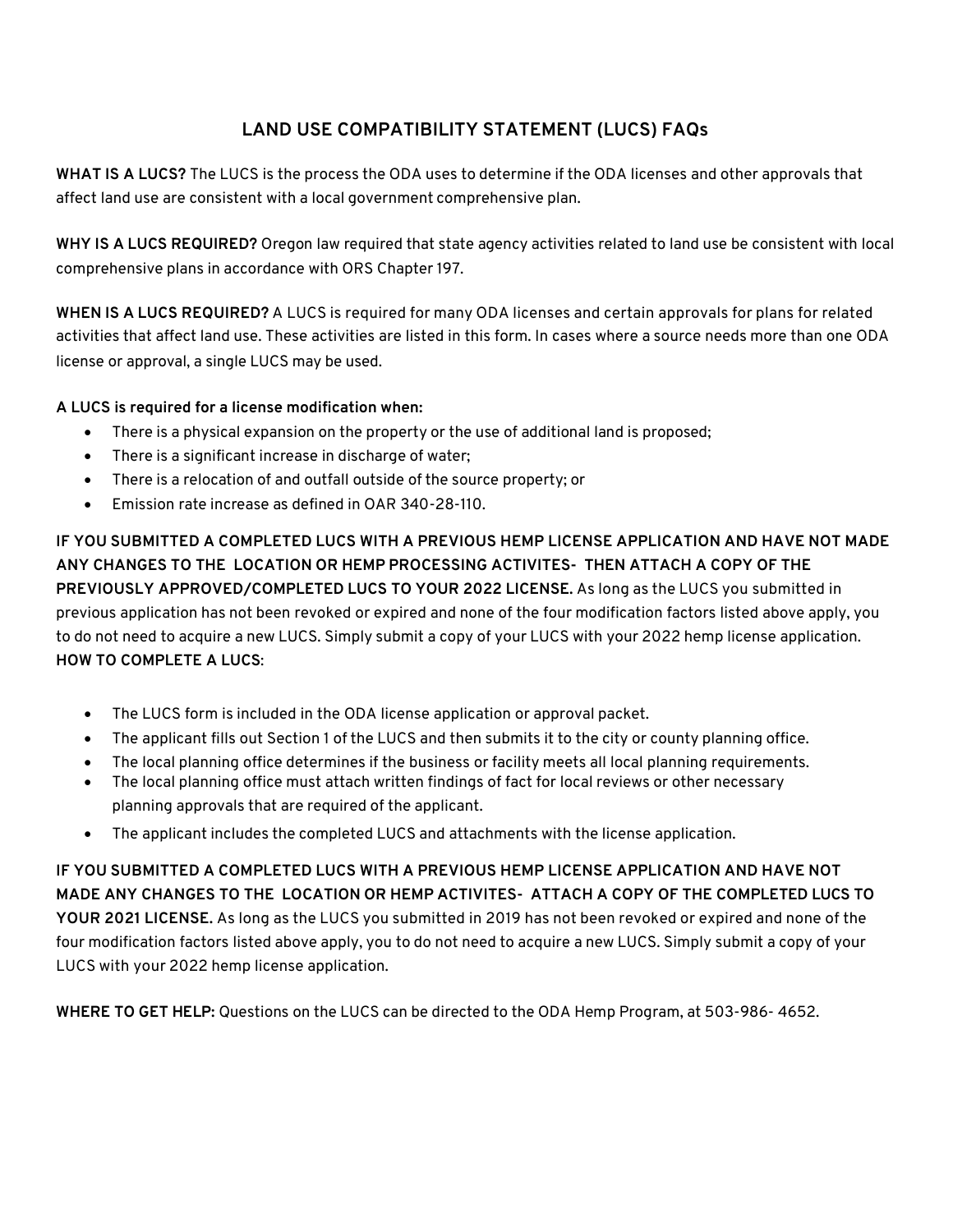**LAND USE COMPATIBILITY STATEMENT (LUCS) pages 5 and 6 of the Hemp Handler License**

- **Licensee must complete section 1 of the** LUCS form
- Go to your local City or County Planning Office to have them complete Section 2 of the form and **sign the form.**
- **Submit completed LUCS with the Hemp Handler License Application**

**Example:**



THIS FORM MUST ACCOMPANY THE HEMP HANDLERS REGISTRATION APPLICATION

|    | <b>SECTION 1: TO BE FILLED OUT BY APPLICANT</b>        |                                                                                                                                                                                                                                                                                               |  |       |                                                           |                   |  |           |  |
|----|--------------------------------------------------------|-----------------------------------------------------------------------------------------------------------------------------------------------------------------------------------------------------------------------------------------------------------------------------------------------|--|-------|-----------------------------------------------------------|-------------------|--|-----------|--|
| 1. | <b>Business Name Olson Processing</b>                  |                                                                                                                                                                                                                                                                                               |  |       | Contact Person JOSN OISON                                 | <b>Josh Olson</b> |  |           |  |
|    | Phone 503-986-4652                                     |                                                                                                                                                                                                                                                                                               |  |       | Cell Phone <b>Committee Committee Committee Committee</b> |                   |  |           |  |
|    | Mailing Address 635 Capital Street NE                  |                                                                                                                                                                                                                                                                                               |  |       |                                                           |                   |  |           |  |
|    | City Salem                                             | $\frac{1}{2}$ and $\frac{1}{2}$ and $\frac{1}{2}$ and $\frac{1}{2}$ and $\frac{1}{2}$ and $\frac{1}{2}$ and $\frac{1}{2}$ and $\frac{1}{2}$ and $\frac{1}{2}$ and $\frac{1}{2}$ and $\frac{1}{2}$ and $\frac{1}{2}$ and $\frac{1}{2}$ and $\frac{1}{2}$ and $\frac{1}{2}$ and $\frac{1}{2}$ a |  | State | OR D                                                      |                   |  | ZIP 97301 |  |
|    |                                                        |                                                                                                                                                                                                                                                                                               |  |       |                                                           |                   |  |           |  |
|    | <b>Location Address</b>                                | 635 Capital Street NE                                                                                                                                                                                                                                                                         |  |       |                                                           |                   |  |           |  |
|    | City Salem                                             |                                                                                                                                                                                                                                                                                               |  |       | State $\frac{CH}{CH}$ $\frac{97301}{$                     |                   |  |           |  |
|    | Tax Acct. # Tax Lot # Tax Lot # Township Range Section |                                                                                                                                                                                                                                                                                               |  |       |                                                           |                   |  |           |  |
|    |                                                        |                                                                                                                                                                                                                                                                                               |  |       |                                                           |                   |  |           |  |
|    |                                                        |                                                                                                                                                                                                                                                                                               |  |       |                                                           |                   |  |           |  |

2. Describe the type of hemp business or facility and the services or products provided:

#### **Hemp Oil Processing**